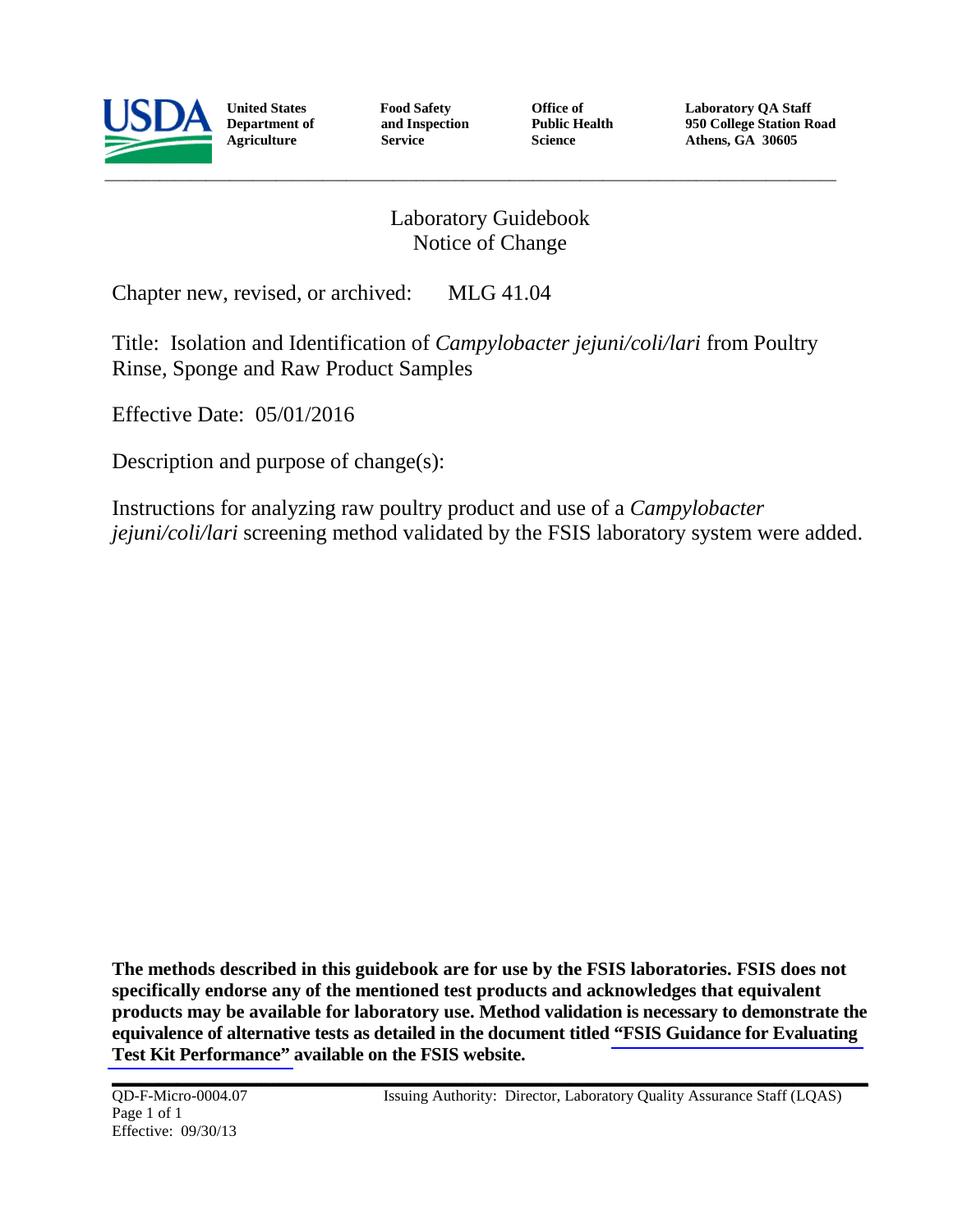| MLG 41.04                                                                                                                          |               | Page 1 of 12          |
|------------------------------------------------------------------------------------------------------------------------------------|---------------|-----------------------|
| Title: Isolation and Identification of <i>Campylobacter jejuni/coli/lari</i> from Poultry Rinse, Sponge and Raw Product<br>Samples |               |                       |
| Revision: .04                                                                                                                      | Replaces: .03 | Effective: 05/01/2016 |

# **Procedure Outline**

- 41.1 Introduction
- 41.2 Safety Precautions
- 41.3 Quality Control
	- 41.3.1 Quality Control Procedures
	- 41.3.2 Controls
	- 41.3.3 Control Culture Preparation
- 41.4 Equipment, Reagents and Media
	- 41.4.1 Equipment and Supplies
	- 41.4.2 Reagents, Media and Cultures
- 41.5 Direct Plating Analysis: Sample Preparation and Plating
	- 41.5.1 Sample Preparation
	- 41.5.2 Plating
- 41.6 Enrichment Analysis: Sample Preparation and Plating
	- 41.6.1 Poultry Rinse Sample Preparation
		- 41.6.2 Poultry Carcass and Environmental Sponge Sample Preparation
		- 41.6.3 Raw Poultry Product Sample Preparation
		- 41.6.4 BAX® PCR Assay Screen Test
		- 41.6.5 Plating
- 41.7 Examination of Colonies and Picking Colonies
	- 41.7.1 Examination of Colonies
	- 41.7.2 Picking Colonies from Plating Medium
- 41.8 Confirmation Analyses and Recording Results
	- 41.8.1 Microscopic Examination
	- 41.8.2 Latex Agglutination Immunoassay
	- 41.8.3 Recording Results
- 41.9 Culture Storage, Recovery and Shipment 41.9.1 Maintenance and Storage of *Campylobacter* Culture Using Wang's Freezing/Storage Medium
	- 41.9.2 Recovering *Campylobacter* Cultures from ≤ minus 70°C Freezer
	- 41.9.3 Transport of *Campylobacter* Using Wang's Semisolid (Transport) Medium
- 41.10 Selected References

# **41.1 Introduction**

*Campylobacter* are gram-negative, spiral, uniflagellate, microaerophilic bacteria that cause foodborne illness. The two most frequently occurring *Campylobacter* species of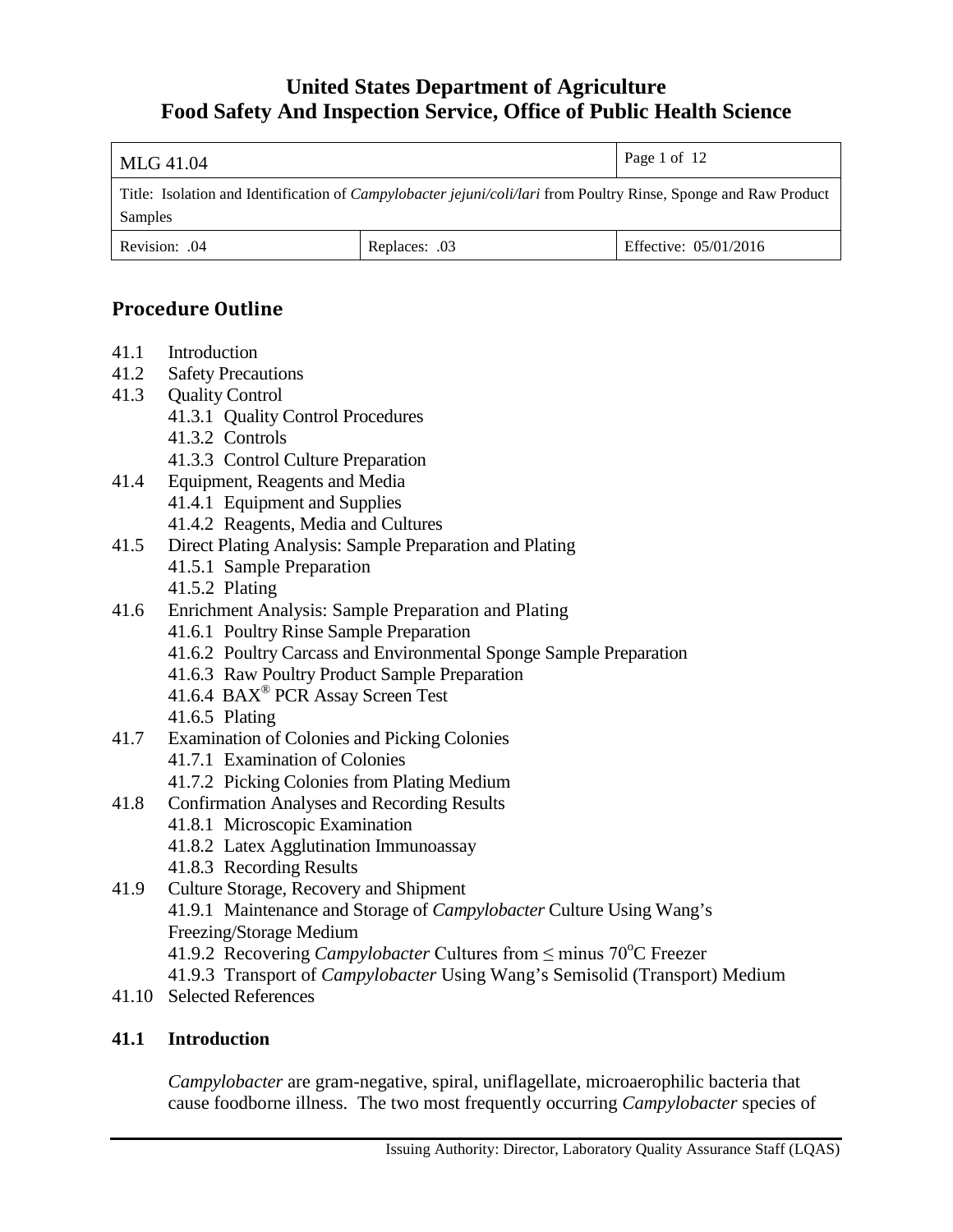| MLG 41.04                                                                                                                          |               | Page 2 of 12          |
|------------------------------------------------------------------------------------------------------------------------------------|---------------|-----------------------|
| Title: Isolation and Identification of <i>Campylobacter jejuni/coli/lari</i> from Poultry Rinse, Sponge and Raw Product<br>Samples |               |                       |
| Revision: .04                                                                                                                      | Replaces: .03 | Effective: 05/01/2016 |

clinical significance/concern for human consumption of meat and meat products are *C. jejuni* and *C. coli*. *C. jejuni* and *C. coli* are the most common causes of Campylobacteriosis in the United States (Butzler, J.P.). These two *Campylobacter* species are mainly isolated in the intestinal tract of poultry and poultry products. This method describes the qualitative direct plating and enrichment procedures for isolation and identification of *Campylobacter jejuni/coli/lari* (*Campylobacter j/c/l*) from poultry rinsate, poultry carcass and environmental sponges. Isolates are confirmed as *Campylobacter j/c/l* by microscopy (typical cellular morphology and motility) and immunological testing.

Unless otherwise stated all measurements cited in this method have a tolerance range of  $± 2\%$ .

## **41.2 Safety Precautions**

*Campylobacter* are categorized as Biosafety Level 2 (BSL-2) pathogens. CDC guidelines for manipulating BSL-2 pathogens shall be followed whenever live cultures of *Campylobacter* are used. A Class II laminar flow biosafety cabinet is recommended for procedures in which infectious aerosols or splashes may be created. All available Safety Data Sheets (SDS) should be obtained from the manufacturer for the media, chemicals, reagents and microorganisms used in the analysis.

## **41.3 Quality Control**

## **41.3.1 Quality Control Procedures**

- a. Campy-Cefex plates should be sufficiently dry prior to use. If the Campy-Cefex plates are not dry, to avoid swarming growth and to quickly dry the plates, spread the plates out (do not stack) across the counter.
- b. Incubate Campy-Cefex plates in an area that minimizes light exposure since light can possibly affect the growth of *Campylobacter j/c/l*.
- c. Excess moisture in the microaerobic incubation chamber can lead to undesirable confluent or swarming growth of *Campylobacter j/c/l*. If the chamber does not have a system to avoid excess moisture,  $4 - 5$  drops of a humectant, such as glycerol, can be added to a piece of filter paper in an uncovered petri dish along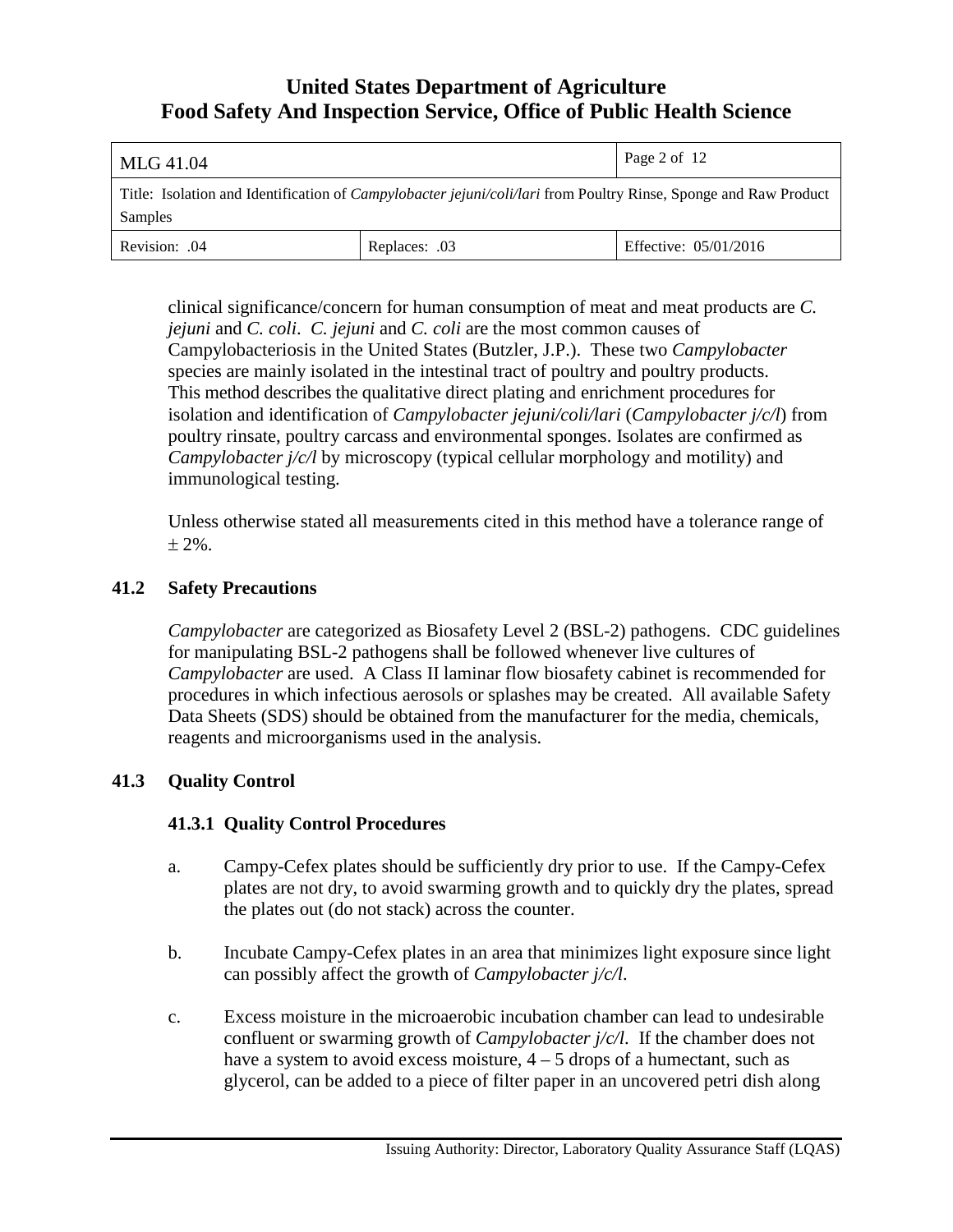| MLG 41.04                                                                                                                          |               | Page 3 of 12          |
|------------------------------------------------------------------------------------------------------------------------------------|---------------|-----------------------|
| Title: Isolation and Identification of <i>Campylobacter jejuni/coli/lari</i> from Poultry Rinse, Sponge and Raw Product<br>Samples |               |                       |
| Revision: .04                                                                                                                      | Replaces: .03 | Effective: 05/01/2016 |

with the plates in the chamber. Incubation shall occur at the appropriate microaerobic conditions.

- d. When using the AnaeroPack™ System (Mitsubishi Pack-MicroAero sachet), to obtain and maintain microaerobic conditions during incubation for a 7.0 liter jar container, use two sachets; for a 2.5 liter jar container, use one sachet.
- e. To obtain and maintain microaerobic conditions using gas tanks during incubation, use the appropriate gas mixture (85% nitrogen, 10% carbon dioxide, and 5% oxygen).
- f. Maintaining a microaerobic atmosphere throughout testing activities is critical to avoid *Campylobacter j/c/l* die-off. Move quickly to provide the proper growing environment and when reading prepared slides.

## **41.3.2 Controls**

Analyze a positive *Campylobacter* control (a *Campylobacter jejuni* or *Campylobacter coli* ATCC strain) and an un-inoculated media control with each sample set. Confirm at least one isolate from the positive control sample. In the absence of a positive test sample, control cultures may be terminated at the same point as the sample analysis.

## **41.3.3 Control Culture Preparation**

- a. On the day prior to analysis, streak the positive control for isolation onto a Trypticase Soy Agar with 5% Sheep Blood Agar (SBA) plate. Incubate the plate in a sealed container for  $21 \pm 3$  hours at  $42 \pm 1.0^{\circ}$ C. To obtain the desired microaerobic conditions necessary for growth of *Campylobacter j/c/l*, place plates in a sealed container containing the appropriate number of sachet(s) or a gas mixture consisting of 85% nitrogen, 10% carbon dioxide, and 5% oxygen.
- b. For the direct plating analysis, streak for isolation using a sterile, nonmetal 1 µL loopful of the control culture onto a Campy-Cefex plate. For the raw poultry product analysis, use a sterile, non-metal  $1 \mu L$  loopful of the control culture to inoculate a 1:6 dilution of the poultry product control. An example of a 1:6 dilution is 125 mL of BPW added to 25 g of poultry product.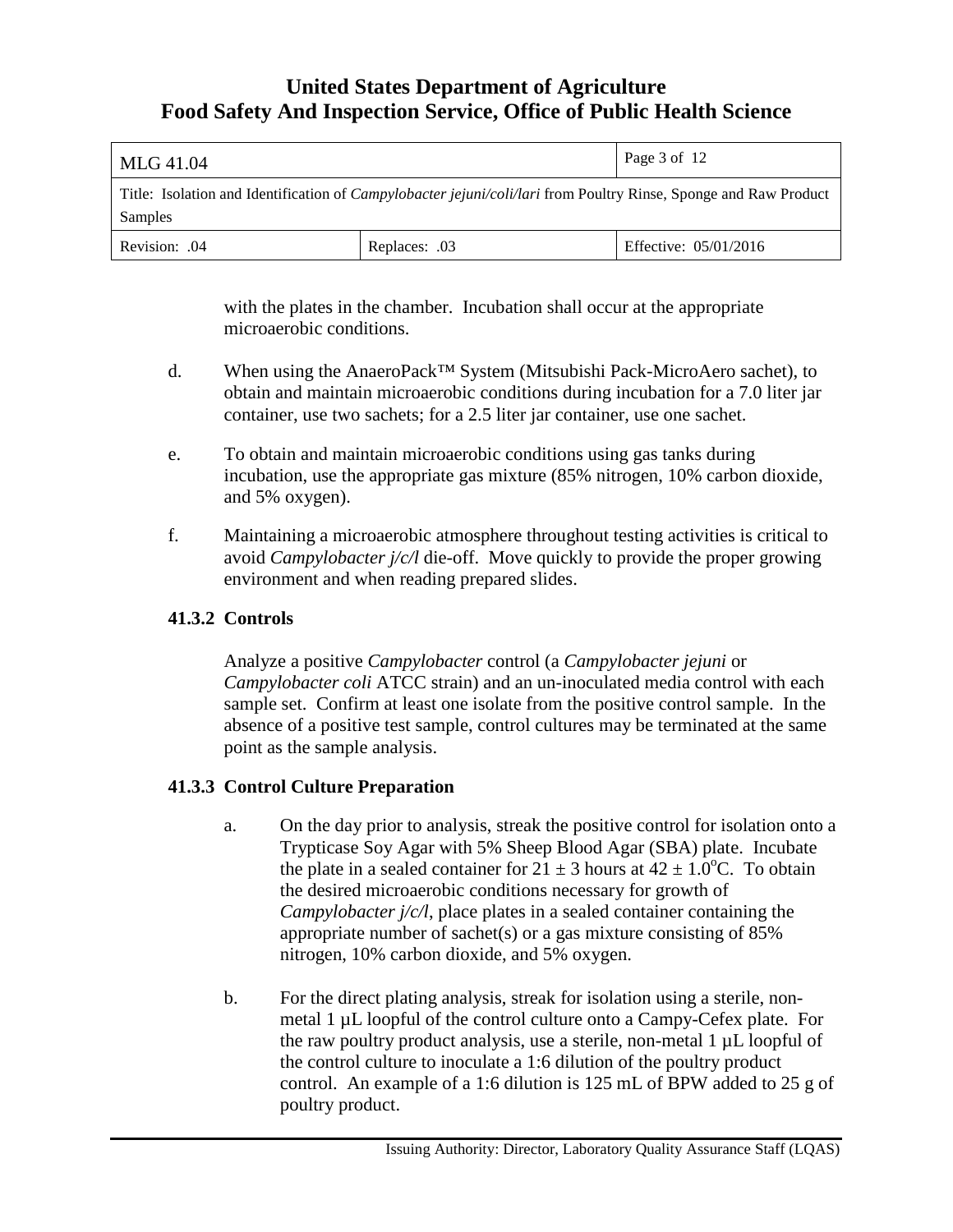| MLG 41.04                                                                                                                          |               | Page 4 of 12          |
|------------------------------------------------------------------------------------------------------------------------------------|---------------|-----------------------|
| Title: Isolation and Identification of <i>Campylobacter jejuni/coli/lari</i> from Poultry Rinse, Sponge and Raw Product<br>Samples |               |                       |
| Revision: .04                                                                                                                      | Replaces: .03 | Effective: 05/01/2016 |

c. For the enrichment analysis, use a sterile, non-metal  $1 \mu L$  loopful of the control culture to inoculate either 30 mL of BPW plus 30 mL of 2X BF-BEB for the rinsate analysis or 25 mL of BPW plus 25 mL of 2X BF-BEB for the sponge analysis.

**Note:** If multiple matrices are analyzed, a single positive control may be used.

d. Incubate the controls along with the samples at  $42 \pm 1.0^{\circ}$ C for  $48 \pm 2$ hours applying the desired microaerobic conditions. Controls shall be analyzed in the same manner as the samples.

## **41.4 Equipment, Reagents and Media**

All materials listed may not be needed.

## **41.4.1 Equipment and Supplies**

- a. Sterile petri dishes, (15 x 100 mm)
- b. Balance, sensitivity of 0.1 g
- c. Sealed container: Vented culture flask  $(T-75 \text{ cm}^2)$  or bag (zip-top, Whirl-Pak<sup>®</sup>, or equivalent product)
- d. Incubator,  $42 \pm 1$ <sup>o</sup>C
	- e. Microliter pipettor with sterile disposable filtered micropipette tips that can deliver 250 µL
	- f. Sterile, plastic or non-metal inoculating loops
	- g. Bent glass or plastic rods ("hockey sticks")
	- h. Anaerobic jar or equivalent container
	- i. AnaeroPack™ System (Mitsubishi Pack-MicroAero sachet) or equivalent product
	- j. Filter paper
	- k. Glass slides with cover slips, glass plate marked off in one-inch squares or agglutination ring slides
	- l. Phase Contrast Microscope
	- m. 2 mL Cryostor™ cryovial or equivalent product
	- n. Refrigerator  $(2 8$ °C)
	- o. 10 mL centrifuge tube (glass or plastic)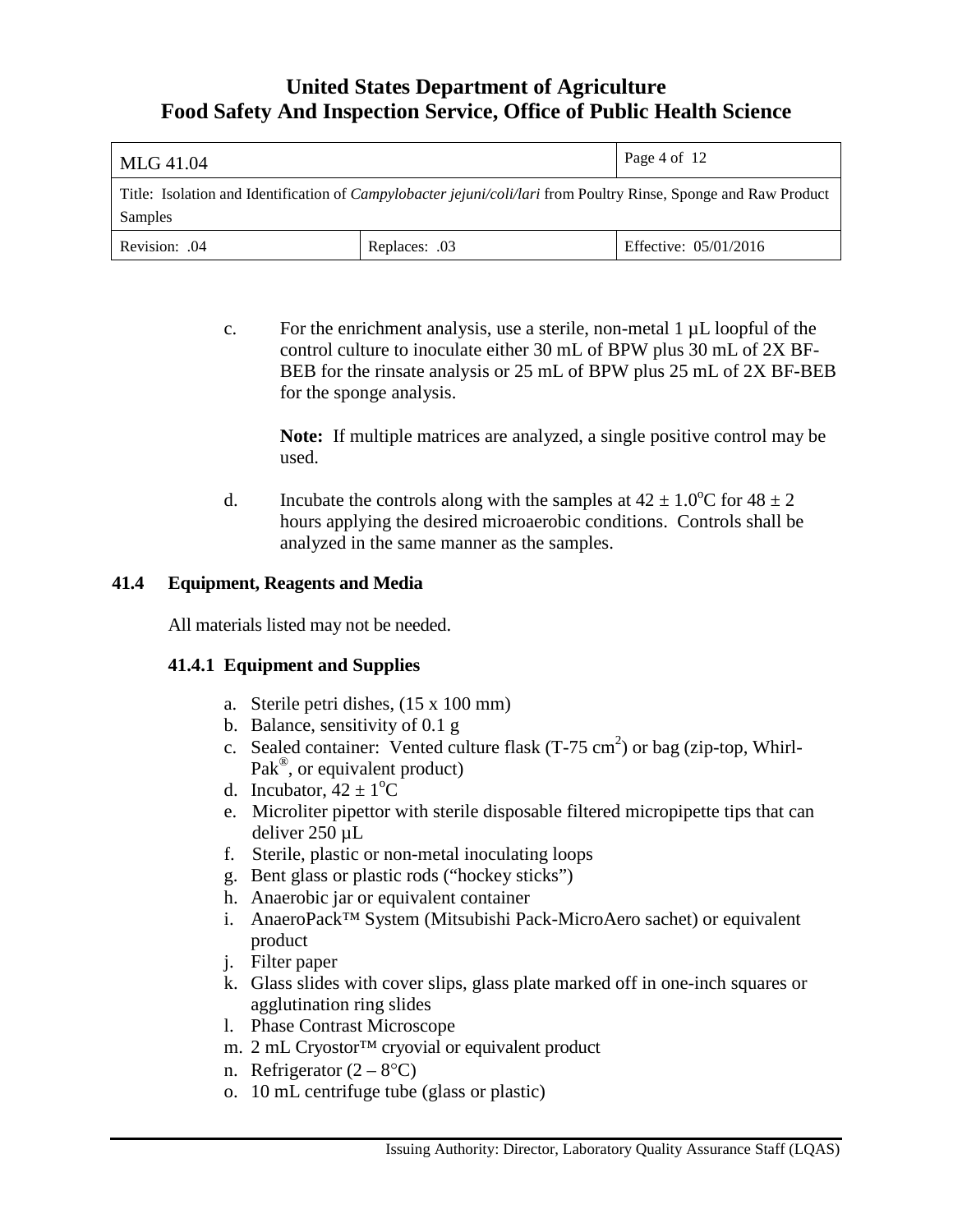| MLG 41.04                                                                                                                          |               | Page 5 of 12          |
|------------------------------------------------------------------------------------------------------------------------------------|---------------|-----------------------|
| Title: Isolation and Identification of <i>Campylobacter jejuni/coli/lari</i> from Poultry Rinse, Sponge and Raw Product<br>Samples |               |                       |
| Revision: .04                                                                                                                      | Replaces: .03 | Effective: 05/01/2016 |

- p. Transfer pipet (plastic)
- q. Paddle blender
- r. Sterile, filtered bag with mesh capable of holding 2000 grams.

#### **41.4.2 Reagents, Media and Cultures**

- a. Immersion oil
- b. Saline, 0.85%
- c. Humectant such as glycerol
- d. PanBio-Campy (jcl) (Scimedx Corp., Denville, NJ)
- e. F46 Microgen *Campylobacter* (Microgen Bioproduct Ltd., Surrey UK)
- f. Buffered peptone water (BPW)
- g. Campy-Cefex plating medium
- h. Trypticase Soy with 5% Sheep Blood Agar (SBA) or equivalent product
- i. Double strength blood free Bolton enrichment broth (2XBF-BEB) and Bolton broth selective supplements (follow manufacturer instructions for correct use)
- j. Ethyl alcohol (USP grade only; non-denatured) to dissolve Bolton broth selective supplements
- k. *Campylobacter jejuni* or *Campylobacter coli* ATCC strain (positive control)
- l. Wang's Freezing/Storage Medium
- m. Wang's Transport Medium
- n. Brucella Broth
- o. Centrifuge capable of achieving 5000 rcf

#### **41.5 Direct Plating Analysis: Sample Preparation and Plating**

#### **41.5.1 Sample Preparation**

- a. A portion of the rinsate from a chicken rinsed in 400 mL BPW is submitted to the laboratory for analysis.
- b. Carcass sponges arrive to the laboratory containing 25 mL of BPW. To ensure an even distribution of organisms, the sponge is mix thoroughly by gently shaking the rinsate or squeezing the sponge several times.
- c. To prepare the raw poultry sample for analysis, add  $1625 \pm 32.5$  mL of BPW to  $325 \pm 32.5$  g of raw poultry product. To disperse clumps, mix thoroughly by briefly stomaching or hand massaging.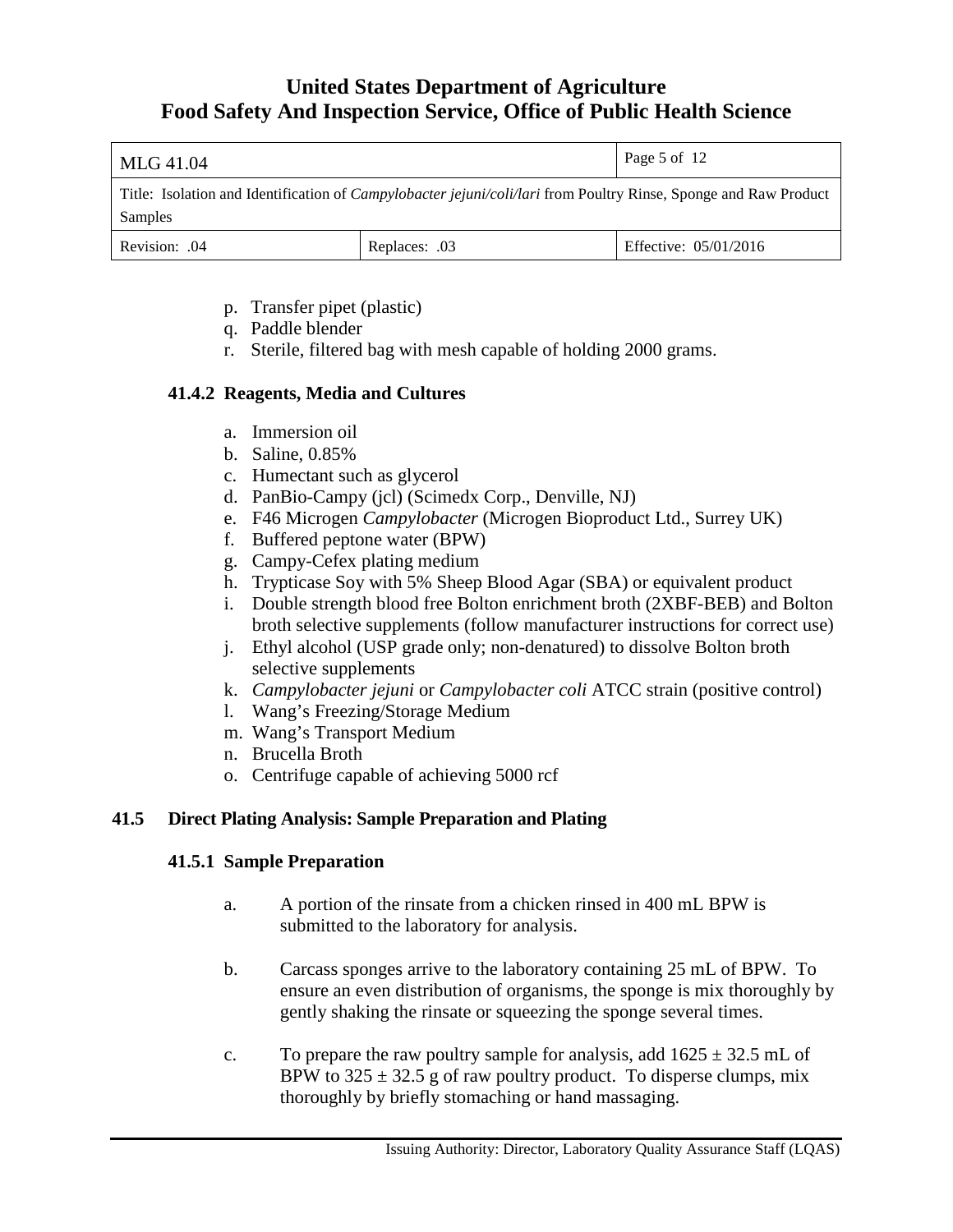| MLG 41.04                                                                                                                          |               | Page 6 of 12          |
|------------------------------------------------------------------------------------------------------------------------------------|---------------|-----------------------|
| Title: Isolation and Identification of <i>Campylobacter jejuni/coli/lari</i> from Poultry Rinse, Sponge and Raw Product<br>Samples |               |                       |
| Revision: .04                                                                                                                      | Replaces: .03 | Effective: 05/01/2016 |

# **41.5.2 Plating**

- a. Use an appropriate microliter pipettor (e.g. P-1000) with a sterile, filtered pipette tip to dispense 1 mL of the sample preparation onto four Campy-Cefex plates  $\left(\sim 250 \,\mu L \text{ per plate}\right)$ .
- b. Use a sterile, non-metal loop, needle or hockey stick to spread the inoculum evenly over the entire surface of the agar avoiding contact with the plate wall.
- c. Incubate plates for  $48 \pm 2$  hours at  $42 \pm 1.0^{\circ}$ C applying the appropriate microaerobic conditions.

## **41.6 Enrichment Analysis: Sample Preparation and Plating**

## **41.6.1 Poultry Rinse Sample Preparation**

- a. Add 30 mL of 2X BF-BEB and 30 mL of the poultry rinse sample to a vented culture flask. To ensure an even distribution of the carcass rinsate sample and broth, mix thoroughly by gently shaking.
- b. Incubate each sample for  $48 \pm 2$  hours at  $42 \pm 1.0^{\circ}$ C applying the appropriate microaerobic conditions.

## **41.6.2 Poultry Carcass and Environmental Sponge Sample Preparation**

- a. Add 25 mL of 2X BF-BEB to the carcass sponge sample (that contains 25 mL of BPW). For the environmental sponge, add 20 mL of BPW and then add 30 mL of 2X BF-BEB to the bag containing the sponge. To ensure an even distribution of the sponge sample and broth, mix thoroughly by squeezing by hand several times.
- b. Incubate  $48 \pm 2$  hours at  $42 \pm 1.0^{\circ}$ C applying the appropriate microaerobic conditions.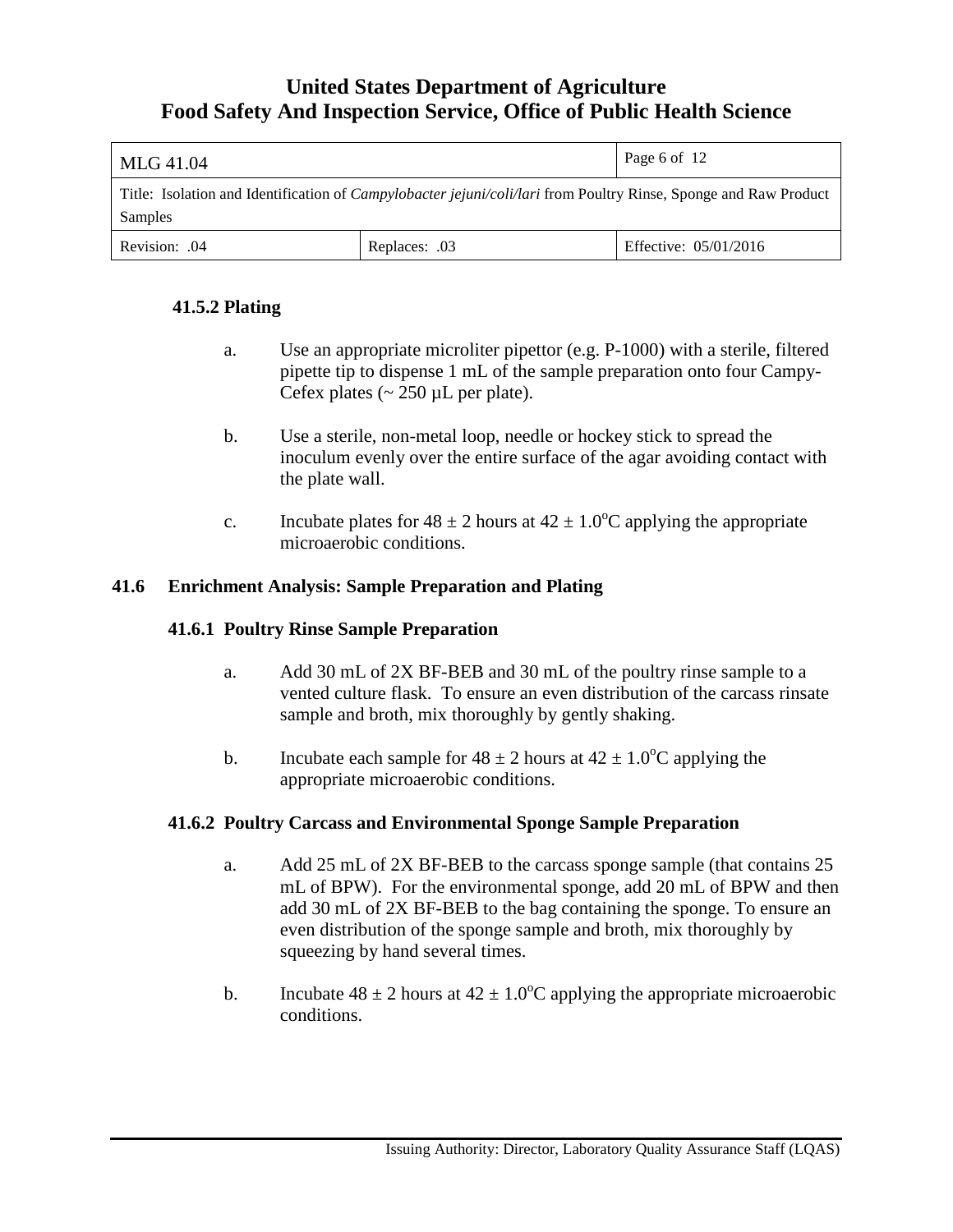| MLG 41.04                                                                                                                          |               | Page 7 of 12          |
|------------------------------------------------------------------------------------------------------------------------------------|---------------|-----------------------|
| Title: Isolation and Identification of <i>Campylobacter jejuni/coli/lari</i> from Poultry Rinse, Sponge and Raw Product<br>Samples |               |                       |
| Revision: .04                                                                                                                      | Replaces: .03 | Effective: 05/01/2016 |

#### **41.6.3 Raw Poultry Product Sample Preparation**

- a. Add  $1625 \pm 32.5$  mL of BPW to  $325 \pm 32.5$  g of raw poultry product. To disperse clumps, mix thoroughly by briefly hand massaging or stomaching (no more than 10 seconds). After mixing, add 30 mL of the raw poultry product mixture to a vented culture flask and then add 30 mL of 2X BF-BEB and mix thoroughly.
- b. Incubate  $48 \pm 2$  hours at  $42 \pm 1.0^{\circ}$ C applying the appropriate microaerobic conditions.

# **41.6.4 BAX® PCR Assay Screen Test**

From the enrichment cultures in the sterile bags (Sections 41.6.1.b, 41.6.2.b, and 41.6.3.b), proceed to Section 41.6.5 to continue the cultural analysis or refer to MLG 41A for use of the BAX® PCR Assay.

#### **41.6.5 Plating**

- a. After  $48 \pm 2$  hours, streak each sample and control onto a Campy-Cefex plate for isolation using a sterile, non-metal 10 µL loop or equivalent product.
- b. Place the plates into a sealed container applying the appropriate microaerobic conditions. Incubate plates at  $42 \pm 1.0\degree$ C for  $48 \pm 2$  hours.

#### **41.7 Examination of Colonies and Picking Colonies**

#### **41.7.1 Examination of Colonies**

After incubation, examine all plates for typical colonies. Typical colonies are translucent or mucoid, glistening and pink in color, flat or slightly raised, and may vary significantly in size.

#### **41.7.2 Picking Colonies from Plating Medium**

When typical *Campylobacter* colonies are found, pick at least one typical colony from any of the plates for confirmation. (NOTE: Before any sample is reported as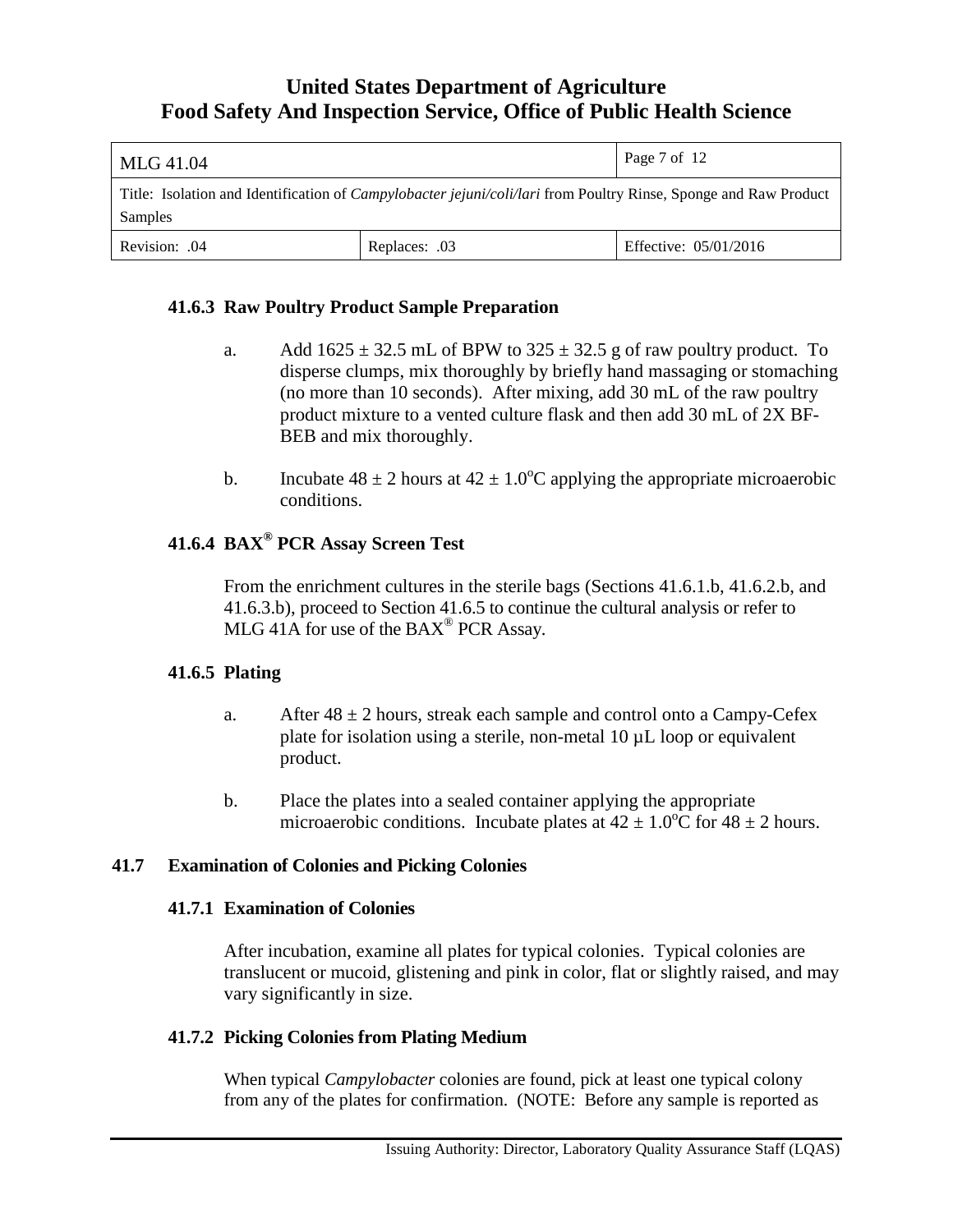| MLG 41.04                                                                                                                          |               | Page 8 of 12          |
|------------------------------------------------------------------------------------------------------------------------------------|---------------|-----------------------|
| Title: Isolation and Identification of <i>Campylobacter jejuni/coli/lari</i> from Poultry Rinse, Sponge and Raw Product<br>Samples |               |                       |
| Revision: .04                                                                                                                      | Replaces: .03 | Effective: 05/01/2016 |

*Campylobacter j/c/l* negative, pick at least three total typical colonies, if available. A representative of each typical colony type must be picked from each plate before reporting the sample as *Campylobacter j/c/l* negative).

## **41.8 Confirmation Analyses and Recording Results**

## **41.8.1 Microscopic Examination**

After the  $48 \pm 2$  hours incubation, examine plates for typical colonies.

Using a sterile, non-metal needle, loop, or equivalent product, touch a portion of the suspect colony and suspend in a drop of sterile 0.85% saline on a microscope slide. Cover with a glass cover slip and examine immediately under oil immersion using phase contrast microscopy. Suspensions demonstrating typical *Campylobacter j/c/l* corkscrew morphology and darting motility are presumptive positive.

**Note:** Do not delay slide examination. If plates are held longer than  $48 \pm 2$ hours, there is a high probability that cells would appear spherical or coccoid because the culture is either old or has also been exposed to air (inappropriate growth conditions) for an extended time.

## **41.8.2 Latex Agglutination Immunoassay**

Using the same suspect colony from the microscopic examination, confirm the presumptive positive colony by using the PanBio-Campy (jcl) (Scimedx Corp., Denville, NJ) or F46 Microgen *Campylobacter* (Microgen Bioproduct Ltd., Surrey UK) procedure. Follow the manufacturer's instructions for performing either test.

**Note:** When using either latex agglutination kit, the colony can be taken from the Campy-Cefex plate; microscopy and agglutination results can be obtained on the same day.

## **41.8.3 Recording Results**

Results for *Campylobacter j/c/l* is recorded as either positive or negative based on the presence or absence of confirmed *Campylobacter j/c/l*.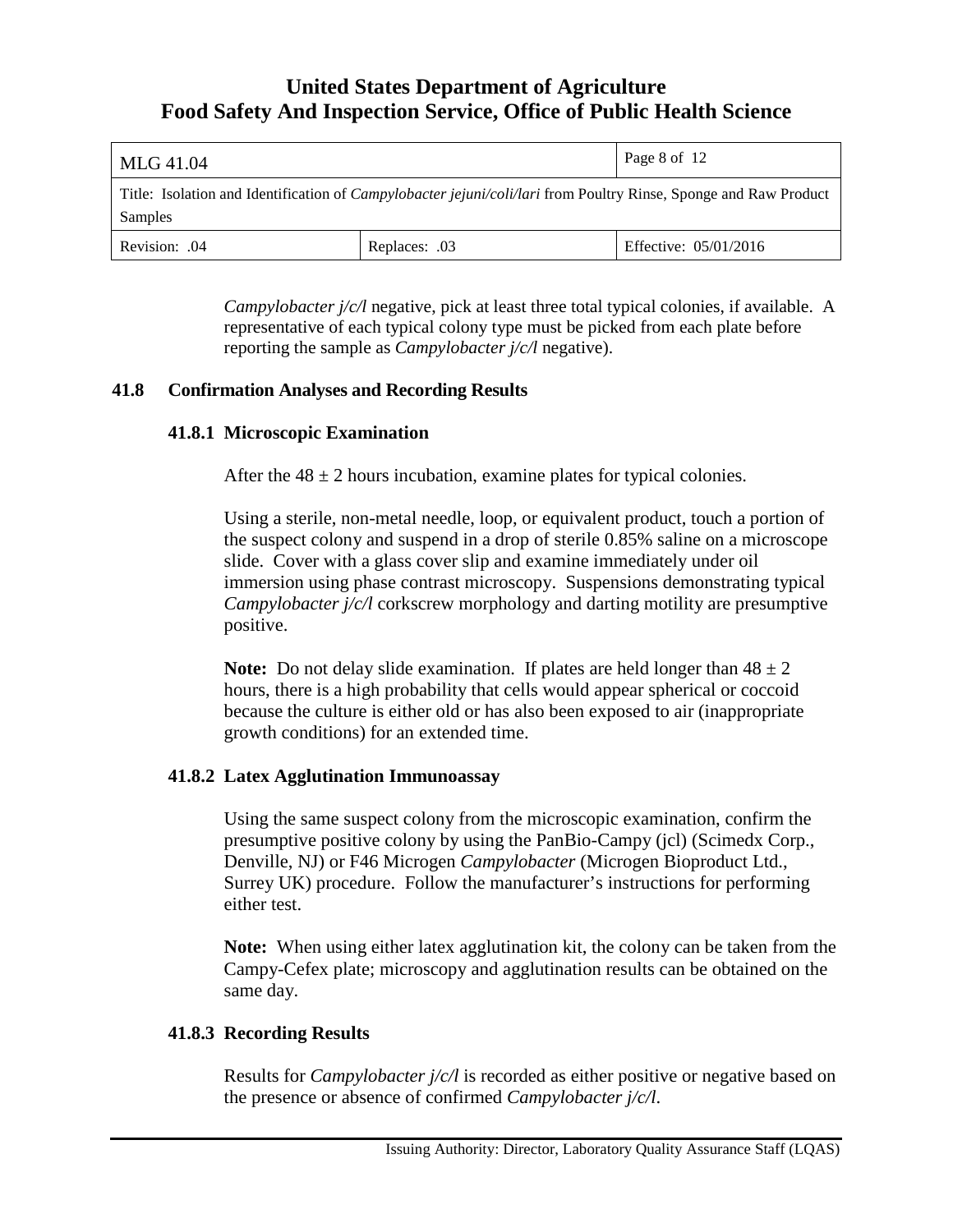| MLG 41.04                                                                                                                          |               | Page 9 of 12          |
|------------------------------------------------------------------------------------------------------------------------------------|---------------|-----------------------|
| Title: Isolation and Identification of <i>Campylobacter jejuni/coli/lari</i> from Poultry Rinse, Sponge and Raw Product<br>Samples |               |                       |
| Revision: .04                                                                                                                      | Replaces: .03 | Effective: 05/01/2016 |

**Note:** If a FSIS Laboratory encounters an isolate that demonstrates typical morphology and motility by microscopic examination, but results in a negative latex agglutination reaction, then the FSIS laboratory will transfer the isolate to the Eastern Laboratory, or current FSIS reference laboratory, for further analysis (e.g. PCR testing) prior to reporting.

## **41.9 Culture Storage, Recovery and Shipment**

### **41.9.1 Maintenance and Storage of** *Campylobacter* **Culture Using Wang's Freezing/Storage Medium**

- a. When a pure culture is obtained, streak the culture onto one to four SBA plates to completely cover each plate with a lawn of growth. Place the agar plate(s) in a bag or sealed container applying desired microaerobic conditions for  $21 \pm 3$  hours at  $42 \pm 1.0$ <sup>o</sup>C.
- b. Using a sterile cotton swab, plastic loop or equivalent product, collect the entire lawn of bacteria from each of the SBA plates into a single 2 mL cryovial, e.g. Cryostor™, containing Wang's freezing/storage medium.
- c. Vortex the mixture until the bacterial cells are dispersed. This mixture will be thick due to the amount of bacteria in the cryovial.
- d. Initially, place the cryovials containing Wang's freezing/storage medium and the *Campylobacter* cultures in a  $2 - 8$ <sup>o</sup>C refrigerator for about 20 minutes, and then transfer to a  $\leq$  minus 70°C freezer for permanent (longterm) storage.
- **Note:** Isolates are initially placed in the refrigerator to avoid sudden shock to the ≤ minus 70ºC freezer temperature.
- e. For "working" *Campylobacter* stock cultures, store on Wang's storage medium broth. Cultures should be made in bulk to maintain viability of the isolate when the container is opened and closed daily; this also reduces opportunity for contamination. On the day of testing, use one 2 mL cryovial containing a "working" *Campylobacter* stock culture.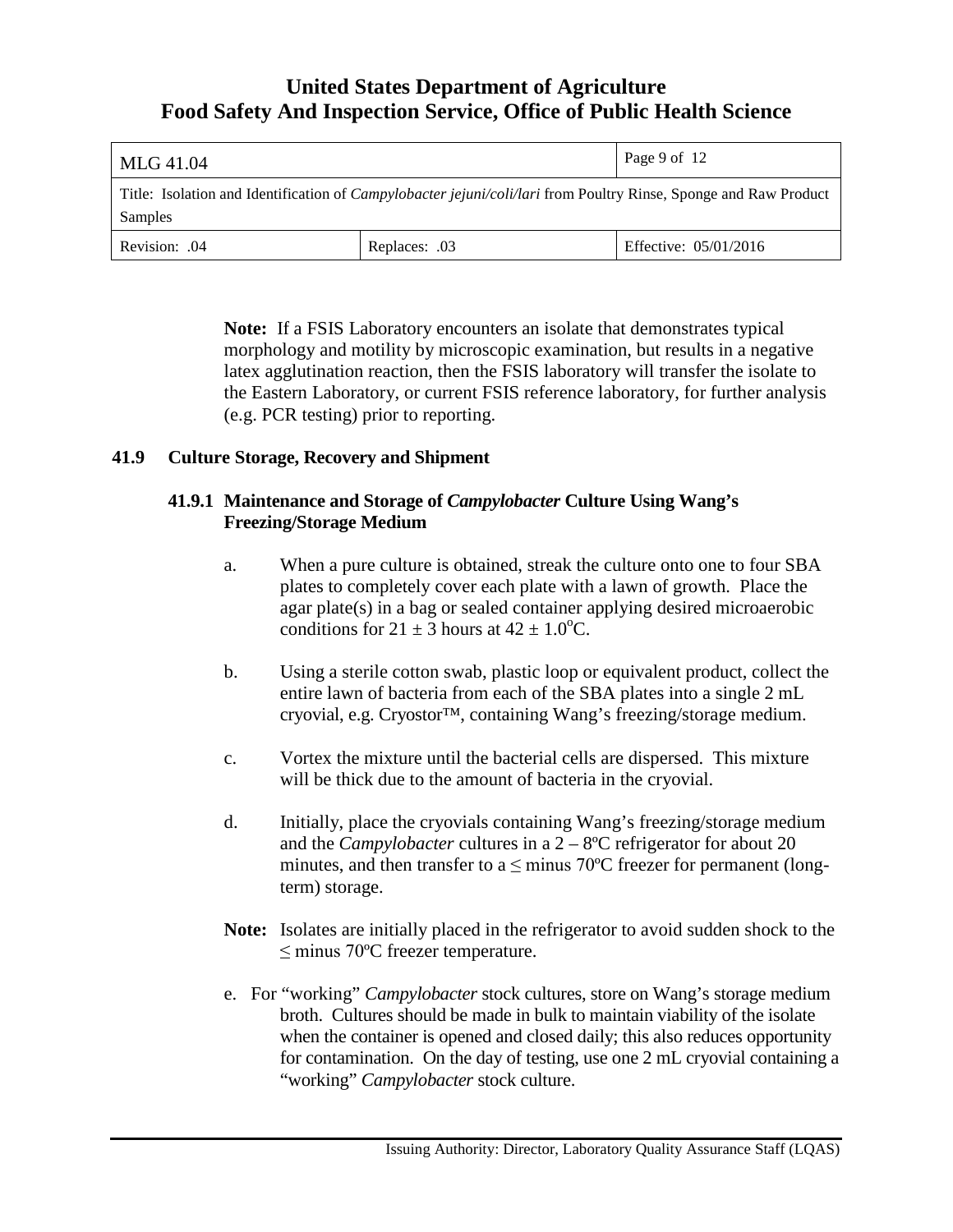| MLG 41.04                                                                                                                          |               | Page 10 of $12$       |
|------------------------------------------------------------------------------------------------------------------------------------|---------------|-----------------------|
| Title: Isolation and Identification of <i>Campylobacter jejuni/coli/lari</i> from Poultry Rinse, Sponge and Raw Product<br>Samples |               |                       |
| Revision: .04                                                                                                                      | Replaces: .03 | Effective: 05/01/2016 |

# **41.9.2 Recovering** *Campylobacter* **Cultures from ≤ minus 70<sup>o</sup> C Freezer**

- a. After removing a cryovial containing a mixture of the Wang's freezing/storage medium and *Campylobacter* culture from ≤ minus 70ºC freezer, immediately scrape a small amount of the inoculum, transfer and streak to a SBA plate for isolation.
- b. Immediately return the cryovial to the  $\leq$  minus 70°C freezer. Do not allow the culture to thaw.
- c. The streaked plate should be placed in a sealed container applying desired microaerobic conditions and placed in a  $42 \pm 1.0^{\circ}$ C incubator for  $21 \pm 3$ hours.

### **41.9.3 Transport of** *Campylobacter* **Using Wang's Semisolid (Transport) Medium**

- a. Isolate Preparation Using SBA Plate
	- i. When preparing for shipping, streak a pure culture onto one to four SBA plates. Streak the plate whereby the culture completely covers the plate. Place the agar plate in a sealed container applying the desired microaerobic conditions for  $21 \pm 3$  hours at 42  $\pm 1.0^{\circ}$ C.
	- ii. On the day of shipping, remove the cryovial containing the Wang's transport medium from the  $2 - 8$ <sup>o</sup>C refrigerator and allow the cryovial to come to room temperature.
	- iii. Using a sterile cotton swab, plastic loop or equivalent product, dispense the entire lawn of bacteria from the one to four SBA plates into a single, appropriately labeled cryovial containing the Wang's transport medium.
	- iv. Ship isolates to destination with ice packs to keep cool within 24 48 hours of packing. Shipping shall comply with Department of Transportation IATA regulations. Typically, isolates shipped in Wang's transport medium remain viable for 7 days.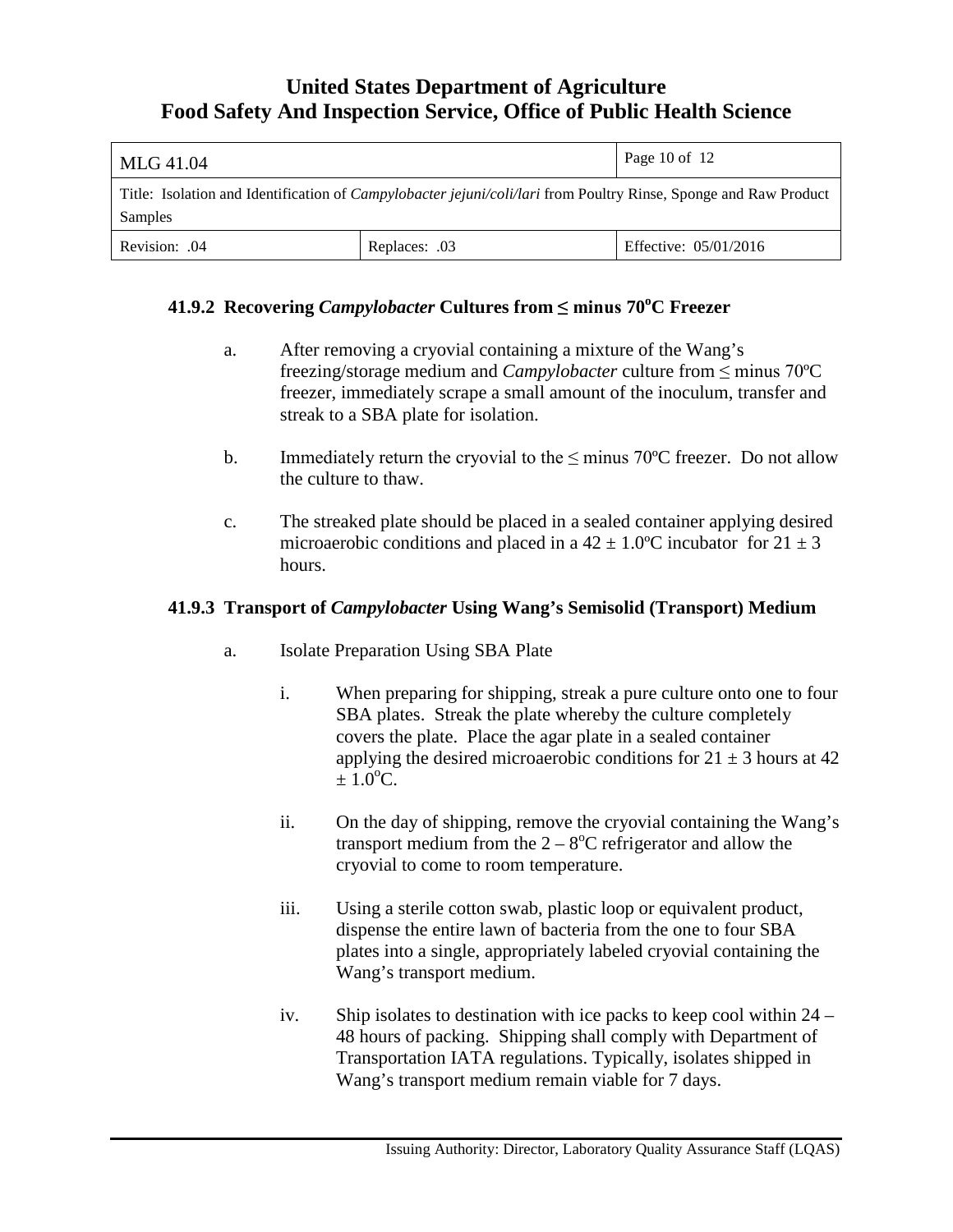| MLG 41.04                                                                                                                          |  | Page 11 of 12 |
|------------------------------------------------------------------------------------------------------------------------------------|--|---------------|
| Title: Isolation and Identification of <i>Campylobacter jejuni/coli/lari</i> from Poultry Rinse, Sponge and Raw Product<br>Samples |  |               |
| Effective: 05/01/2016<br>Revision: .04<br>Replaces: .03                                                                            |  |               |

- v. The recipient laboratory should immediately recover the cultures, store and freeze following the procedures in section 41.9.1.
- b. Isolate Preparation Using Brucella Broth
	- i. When preparing for shipping, ensure the isolate is a pure culture. From the agar plate used to obtain a pure culture, transfer a loopful of the pure culture to one 10 mL (glass or plastic) tube of Brucella Broth.
	- ii. Incubate the Brucella Broth containing the *Campylobacter* culture applying the appropriate microaerobic conditions at  $42 \pm 1.0^{\circ}$ C for 24 up to 72 hours, depending on the next opportunity for shipping the isolate.
	- iii. On the day of shipping, remove the 10 mL centrifuge tube containing the inoculated broth from the incubator. Centrifuge for 3 minutes at 5,000 rcf.
	- iv. Remove the supernatant being careful not to disrupt the pellet of culture.
	- v. Using a transfer pipet or a sterile filtered pipette tip, add 1 mL of Wang's Semisolid Transport Medium, pre-warmed to room temperature, to the centrifuge tube. Gently mix by drawing the suspension up and down to re-suspend the pellet.
	- vi. Transfer the entire amount to a sterile cryovial tube.
	- vii. Continue preparation for shipping isolates following Section 41.9.3.a. iv and v.

## **41.10 Selected References**

*Aerobic/Microaerophilic, Motile, Helical/Vibrioid Gram-Negative Bacteria: Section 2*. 1984. Bergey's Manual of Systematic Bacteriology. Vol.1, pg. 111

Butzler, J. P. 2004. *Campylobacter*, from obscurity to celebrity. Clin. Microbiol. Infect. 10:868-876.